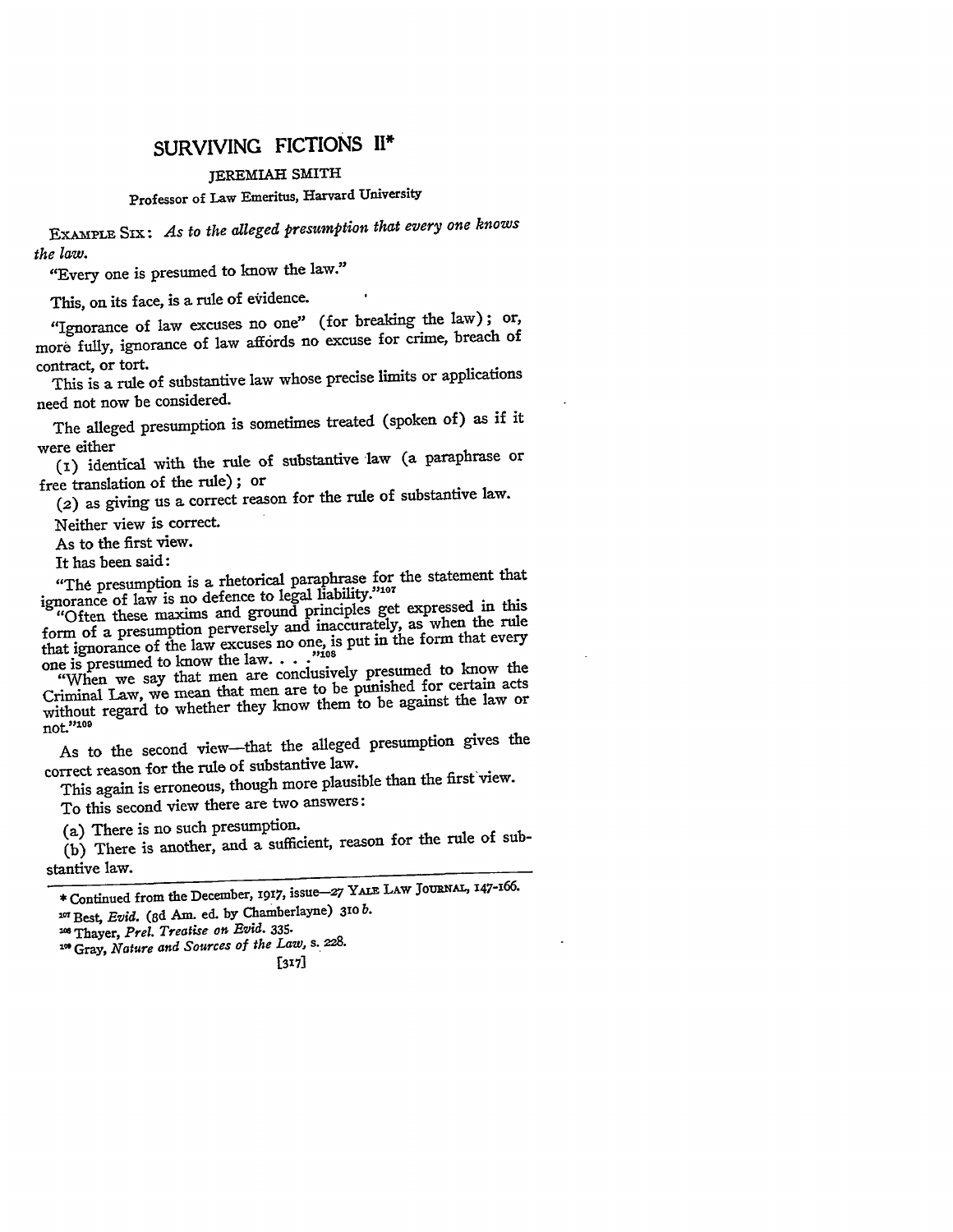(a) There is no such presumption. It is not well founded on fact. It is a fiction.<sup>110</sup>

"There is a rule of law that in certain cases ignorance of law excuses no one; but there is no presumption that every one knows the law."111

"If this presumption can be taken to mean that most persons know the law, it is on its face absurd." $112$ 

That any actual system of law is knowable by those who are bound to obey it

"is so notoriously and ridicuously false that I shall not occupy your time with proof to the contrary."<sup>113</sup>

"There is no presumption in this country that every person knows the law; it would be contrary to common sense and reason if it were so.<sup>5111</sup>

"Now to affirm 'that every person *may* know the law,' is to affirm the thing which is not. And to say 'that his ignorance should not excuse him *because* he is *bound* to know,' is simply to assign the rule as a reason for itself."115

"Its identity with the recognized maxim *ignorantia juris non excusat* being disproved, the proposition that a man is presumed to know the law is proved to be of decidedly questionable character."116

"As regards knowledge of law the rule is that ignorance of the law is no excuse for breaking it, a doctrine which is sometimes stated under the form of a maxim that every one is conclusively presumed to know the law—a statement which to my mind resembles a forged release to a forged bond."<sup>117</sup>

(b) There is another, and a sufficient, reason for the rule of substantive law, and there is no need to resort to the fiction of a presumption of knowledge.

The rule is an arbitrary one, founded not in mere expediency, but on necessity.<sup>118</sup> The real reason is fully stated by Austin in substance as follows: If ignorance of law were admitted as a ground of exemption, the court would be compelled to enter upon interminable questions of fact. They would have to try not only the question whether the party was ignorant of the law, but also whether his ignorance

" It might not be unreasonable to presume that most men know that theft is a crime, but the alleged presumption, as usually stated, is not limited to the most common instances of unlawfulness.

'Keener, *Quasi-Contracts,* 87.

**1** Edwin R. Keedy, *Ignorance and Mistake in the Criminal Law* (igo8) 22 HAav. **L. RFv. 91. = 1** Austin, *Jurisp.* (3d ed.) 497.

1"Maule, 3., *Martindale v. Falkner* (1846) **2** C. B. 7o6, **719.** See also Lord Mansfield, *Jones v. Randall* (1774) Cowp. **37, 40;** Abbott, **C** *3., Montriou v. Jefferys* (1825) **2** Car. **&** P., **H13,** 1I6.

<sup>118</sup> I Austin, *Jurisp.* (3d ed.) 498.<br><sup>116</sup> Woodward, *Quasi-Contracts*, s. 36.

<sup>117</sup> 2 Stephen, *Hist. of Crim. Law of Eng.* 114.

**i** Bishop, *New Grim. Law, s. 294 1* **I.**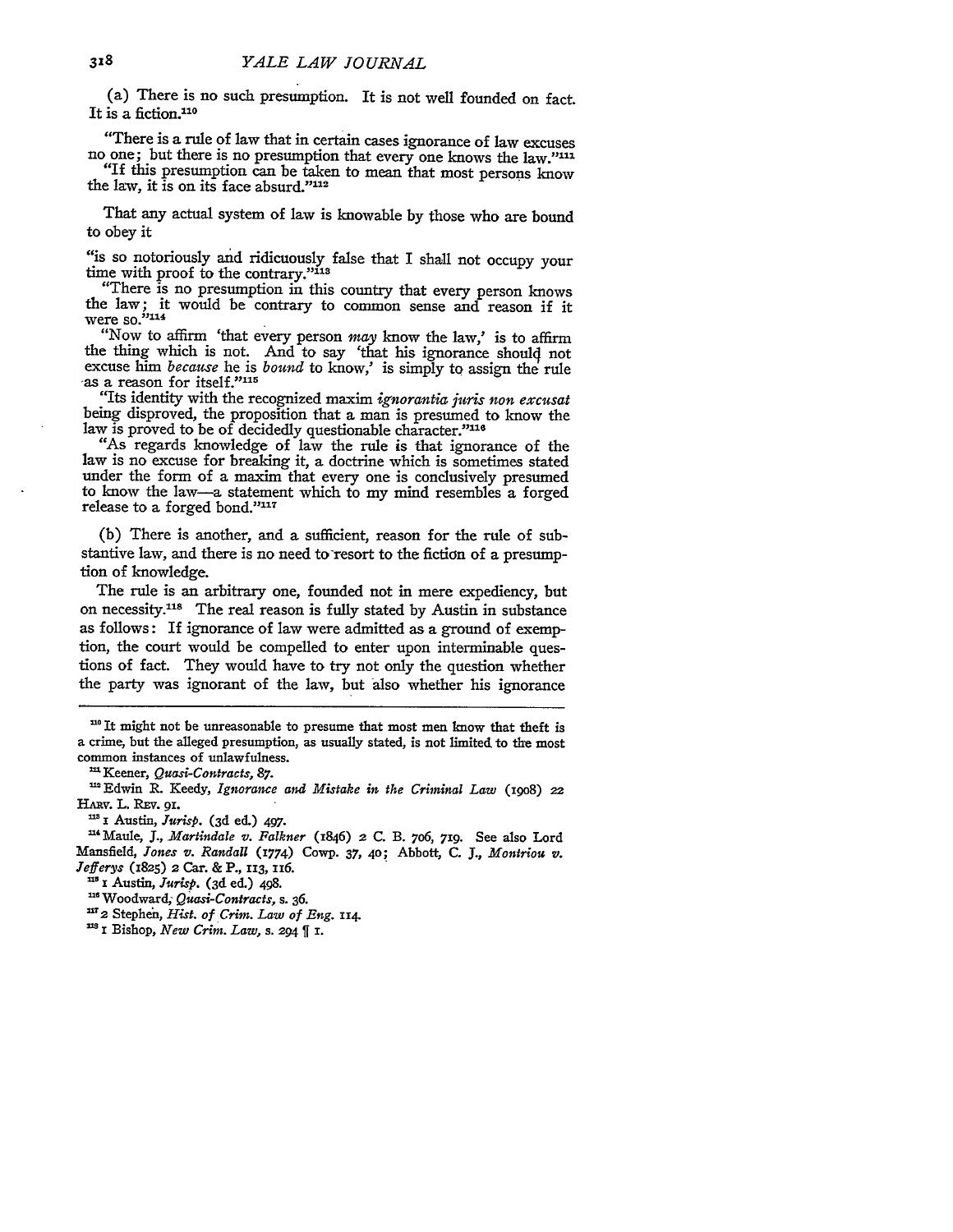was inevitable, whether he might have known the law if he had tried to know it. And for the purpose of determining whether he was to blame for his ignorance,

"it were incumbent upon the tribunal to unravel his previous history, and to search his whole life for the elements of a just solution."119

By the great weight of judicial decision, money paid under a mistake of law cannot be recovered back; in an early leading case the reason given was: "Every man must be taken to be cognizant of the law." Two recent writers have strenuously contended that the decisions denying recovery are erroneous; the rule *ignorantia juris* non excusat applying only to cases of delinquency.<sup>120</sup> Into the discussion of this question we do not enter. For present purposes it is enough to say that if the alleged presumption as to knowledge of law is not recognized in cases of delinquency, there is no good ground for recognizing it in cases of money paid under mistake.

## EXAMPLE SEVEN: *Constructive Fraud."'*

"Looking to the common sense of the question, it seems that constructive fraud is, or was, so called just because it was not actual structive<br>fraud."<sup>122</sup>

It is used only "in an artificial sense of the word." Fraud, actual fraud, involves the element of moral delinquency, such as conscious dishonesty, or conscious disregard of truth.

How came the term "constructive fraud" to be used? Is there any good reason for continuing to use it?

Equity originally was a system intended to allow parties relief which could not be obtained under the stiff and unbending rules and procedure of the common law. It involved a more elastic procedure and new rights. But in time, equity itself began to harden into a rigid system. There was a tendency to refuse to entertain a case unless the particular case could be brought under some already recognized head of equity jurisdiction. Fraud was one of those heads. Hence,

**Wi** Austin, *Jurisp.* (3d ed.) 498-499. See also reason stated in Holmes, *Common Law,* 48. The difficulty of investigation is not rated so high in Holmes, nor in one passage in Salmond, *Jurisp*. (ed. 1902) 460: but in an earlier passage, on **p.** 458-9, Salmond seems to agree substantially with Austin.

'Keener, *Quasi-Contracts,* 85-9o; Woodward, *Quasi-Contracts,* ss. 35-37.

121 "Among the regular though not invariable marks of fictions in modern English law is the use of the word 'constructive' or the word 'implied,' as any careful student may note for himself." Sir F. Pollock, *Notes on Maine's* 'Ancient Law' (1905) 21 LAW QUART. REV. 165, 173. See the same learned writer as to constructive notice, constructive possession, and constructive delivery, in **31** LAw QuAR. **REV.** 94.

<sup>122</sup> Sir F. Pollock, *Nocton v. Lord Ashburton* (1915) 31 LAW QUART. REV. 93-94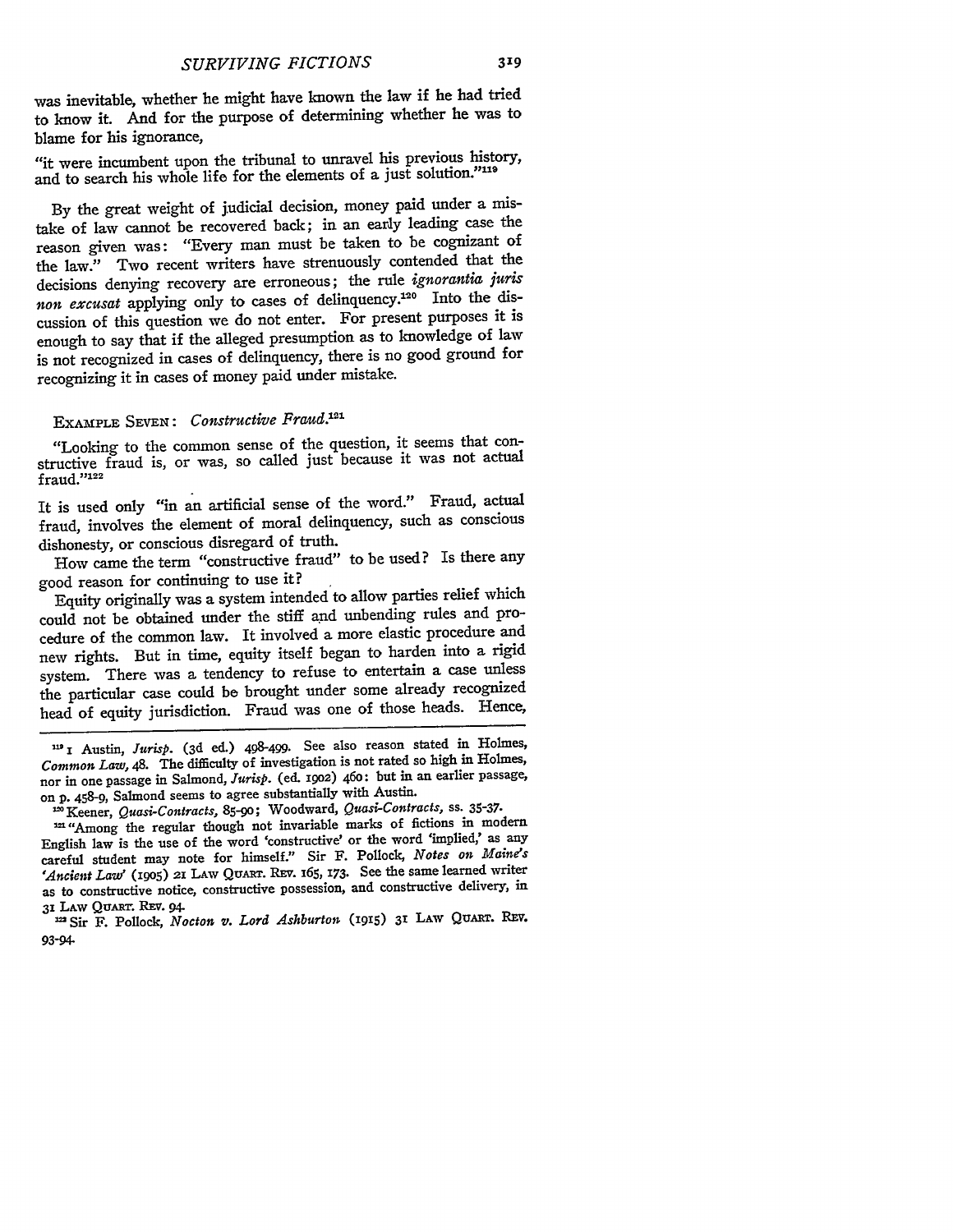in cases where there was no actual fraud, but where justice required the granting of relief, there was an attempt to discover some analogy or resemblance to fraud which might plausibly justify the court in applying the epithet "constructive" fraud and in regarding the case as falling under the general head of fraud. The result was that "constructive fraud" became a prominent title in equity, occupying a large space in Judge Story's work on *Equity Jurisprudence,* covering more than i6o pages in the first edition of that work, published in **1835.123** Jurisdiction was taken as to certain classes of persons, or upon certain states of fact, where there was no actual dishonesty, but which were classed under the general head of constructive fraud.

Judge Story, at the beginning of his long chapter on Constructive Fraud, has sometimes been regarded as almost apologizing for doctrines which (as he says) "may seem to be of an artificial, if not of an arbitrary, character."124 But Mr. Bower has recently said that the apology should have been made,

"not for the doctrines, which are admirable, but for the nomenclature, which is vile. . . . The 'arbitrariness' is in describing these acts by a name in popular use to which they do not answer . . . instead of simply laying down that certain acts and omissions are prohibited, irrespective of fraud or honesty, on the ground of the tendency and temptation to evil which would otherwise result."<sup>125</sup>

At the present time, however, there is no longer any need to resort to subterfuges or to employ fiction phraseology. "At this day we have learnt a bolder and simpler method."<sup>126</sup> Courts of equity as well as courts of law do not now hesitate to declare distinctly that certain duties are incumbent upon specific classes of persons, or in certain situations of fact. And they hold persons liable for violations of these duties utterly irrespective of dishonesty or of conscious wrong doing. Liability is imposed where there is no tinge of actual fraud nor any ground for applying the epithet of constructive fraud.

The modern method of dealing with cases which might formerly have been classed under "constructive fraud" is illustrated **by** the recent decision of the House of Lords in *Nocton v. Lord Ashburton.*<sup>127</sup> In that case a solicitor advised his client to release part of a mortgage security in which the solicitor himself was interested. The result of following this advice was that the security became insufficient and

<sup>&</sup>lt;sup>123</sup> "Some of you may remember the terribly multifarious contents of the heading 'Constructive Fraud' in the old-fashioned books on equity. Logically, nothing could be less detensible than such a catalogue, or more bewildering to young students." Pollock, *Expansion of the Law*, **II5.** 

i *Story, Eq. urisp.* (ist ed.) sec. **258.**

Bower, *Actionable Misrepresentation,* **App.** s. 455, P. 387.

<sup>&#</sup>x27;Pollock, *Law of Fraud in British India,* **i5,** *i6,* 41, **42.**

<sup>&#</sup>x27;L. **P.** [1914] **App.** Cas. **932.** See **40 LAw MAG. &** REv. (5th Ser., **1915) 223-226.**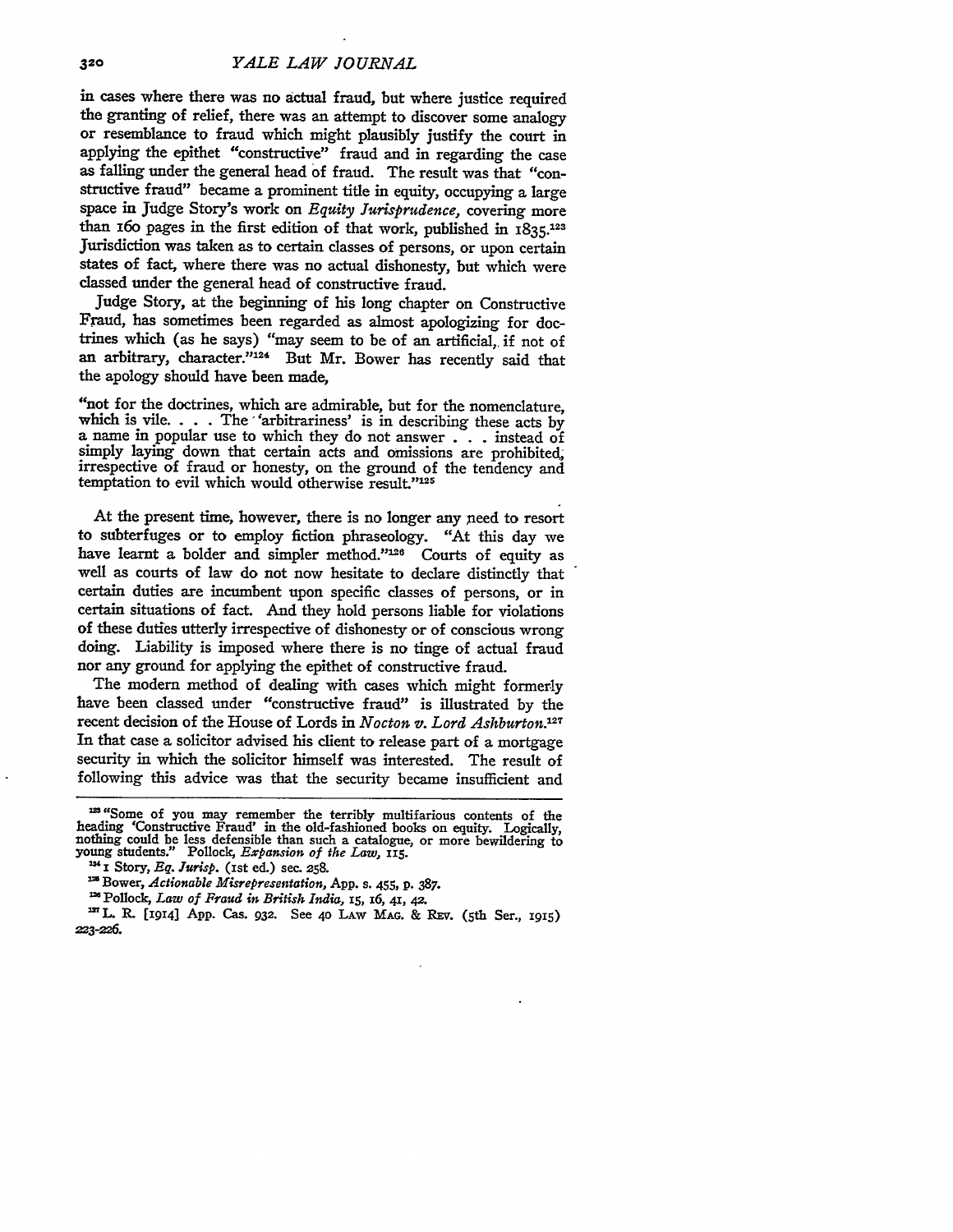part of the mortgage money was lost. The client sued the solicitor in the Chancery Division to recover for the loss. Fraud was prominently averred as a ground for relief. Upon a hearing, it appeared that the solicitor had negligently failed to ascertain the truth of the representations which he made to his client. The juldge of first instance, Neville, J., while holding that the solicitor stated what was not true in fact, and in advising as he did fell far short of his duty as solicitor, nevertheless found there was no actual fraud proved, and dismissed the action. The Court of Appeal reversed the decision on the ground that actual fraud was proved. The House of Lords held that the Court of Appeal was not justified in reversing the finding of fact by Neville, J., as to there being no actual fraud. But they decided in favor of plaintiff upon the ground (i) that there was a duty upon the solicitor, arising from the fiduciary relation, to use care in ascertaining and imparting information; (2) that there had been a breach of this duty; and **(3)** that the breach of this duty gave the client a right to relief without proving conscious dishonesty, or conscious disregard of truth, or actual fraud of any kind, on the part of the solicitor. They distinguished *Derry v. Peek128* on the ground that that was "an action wholly and solely of deceit, founded wholly and solely on fraud"; and that deceit being "a necessary factor, actual dishonesty, involving *mens* rea, must be proved." They say that the decision in *Derry v. Peek* "has no bearing whatever on actions founded on a breach of duty in which dishonesty is not a necessary fact."129

Sir F. Pollock, in commenting on *Nocton v. Lord Ashburton,* concurs in the view that this case is not affected **by** the decision in *Derry v. Peek:*

"and this is not the less so because the breach of these special fiduciary duties was called 'constructive fraud' in the days when equity practitioners used the word Fraud as *nomen generalissimum."*

#### He also says that

"a rule of law making wilful falsehood or at least conscious disregard of truth a necessary element in actual fraud is not, on the face of it, applicable to the various breaches of duty which for historical reasons have been gathered under the catchword of 'constructive fraud.' "180

There is no more justification for using the term "constructive fraud" in courts of law than in courts of equity.

<sup>(1889)</sup> L. *R.* **r4** App. Cas. **337.**

Lord Shaw, **p.** 97o: Lord Parmoor, **p.** 978. As to alleged inconsistencies in the law now applied to misrepresentation in its various aspects, see the valuable article by Prof. Williston, *Liability for Honest Misrepresentation* (1911) **24** HARv. L. **REv. 415-440.**

**<sup>23</sup>M** LAW QuAsR. REv. **93, 94.** Compare Lord Dunedin, L. **R.** [i9x4]. **App.** Cas. 963, and Lord Haldane, 953.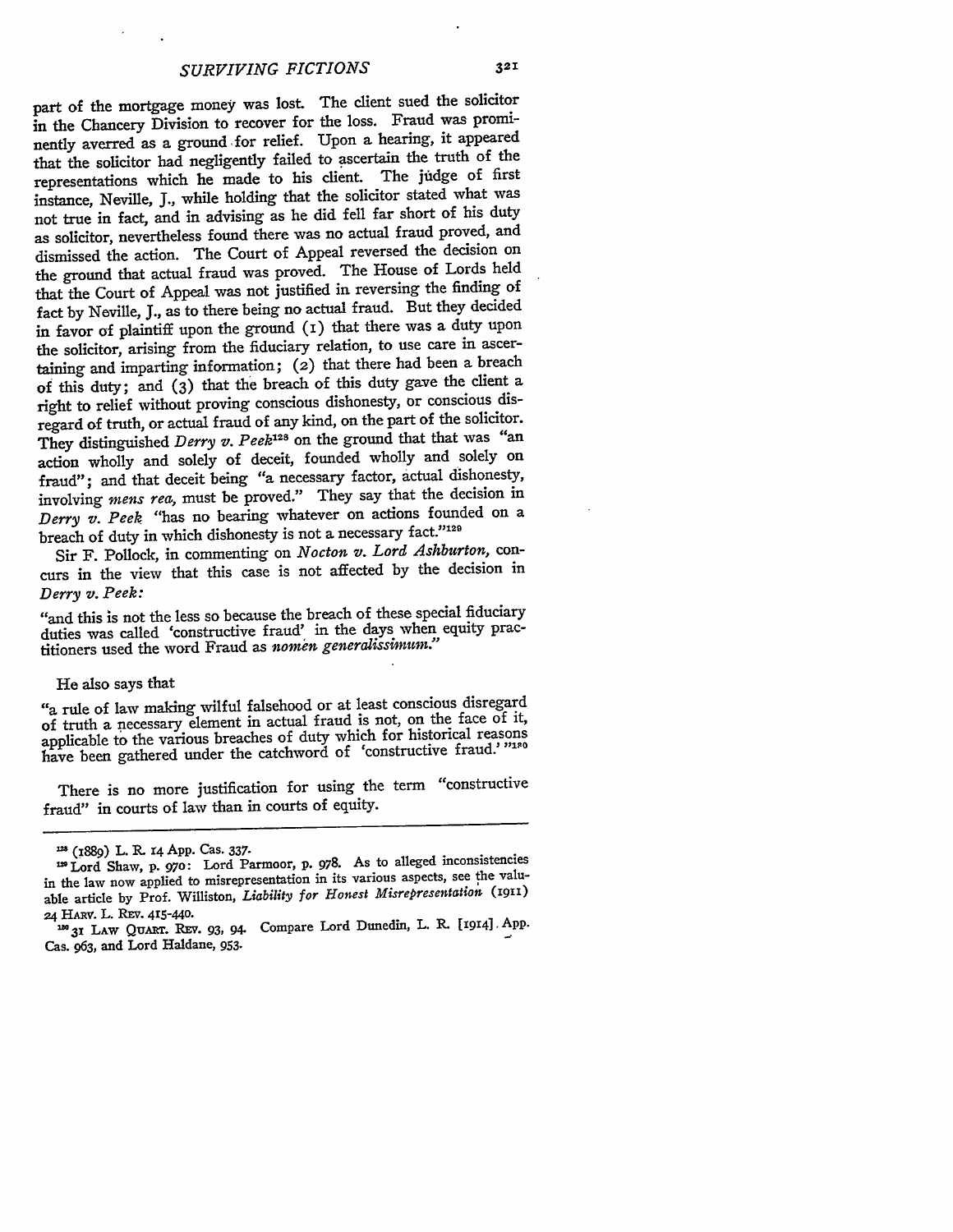In.both courts there has been a tendency to confuse negligence and fraud.

"Negligence and fraud are in truth mutually exclusive conceptions; although the same facts may [sometimes] be evidence either of one or of the other."<sup>131</sup>

But it is a mistake to assume that evidence which proves negligence must necessarily prove fraud. It is an error to treat

"facts which on no reasonable interpretation could be evidence of more than negligence as in themselves evidence of fraud."<sup>132</sup>

It is an error to say that gross negligence "implies fraud,"<sup>133</sup> or that gross negligence is fraud.

The objections to the term "constructive fraud" (including the confusion resulting from its use) have been strongly stated by authorities entitled to great respect.<sup>134</sup> The reasonable conclusion is that the term should be dropped from the law.<sup>135</sup>

### EXAMPLE EIGHT: *Constructive Trust.*

In the cases generally described **by** the term "constructive trust,' that expression is confessedly a fiction phrase.<sup>136</sup> The so-called constructive trusts recognized and enforced **by** chancery "are neither express trusts nor resulting trusts."<sup>137</sup> Cases classed under this head are largely, if not wholly, cases where a defendant has wrongfully acquired possession of, or legal title to, property in violation of the rights of the beneficial owner, generally by fraud, actual or "constructive."<sup>138</sup> A court of equity in order to give the sufferer an efficacious remedy permits him to employ the same "machinery" applied by such courts to cases of violation of express trusts. But

<sup>126</sup> The high authority of Mr. Pomeroy is opposed to this conclusion, although that very able writer recognizes the objections to the term. See *2* Pomeroy, *Eq. Jurisp.* (ed. 1881-1882) s. 874, n. 2; and see also s. *922.*

**'** See i Perry, *Trusts* (6th ed.) s. 166, **p.** 26z; Prof. Pound, *The Decadence of Equity (i9o5)* **5 COL.** L. REV. **20, 29.**

<sup>137</sup> See Professor Costigan, *The Classification of Trusts as Express*, Resulting, and Constructive (1914) 27 HARV. L. REV. 437, 448.

*and Constructive* **(I9I4)** *27* HiAv. L. REv..4 37, 448. **<sup>W</sup>**Pomeroy, *Eq. Turisp.* s. *155; 2 ibid.* s. io44; **i** Perry, *Trusts* (6th ed.) s. *i66,* **p. 259.**

As to constructive trusts in cases other than those of fraud; see Bispham, *Principles of Equity* (9th ed.) s. 9i, **p.** i68 *et seq.;* Adams,, *Equity* (8th ed.) p. **36,** n. **2.**

322

<sup>&</sup>quot;<sup>1</sup> Ashburner, *Equity, 87.*

See Ashburner, *Equity,* 88.

See i Story, *Eq. Jurisp.* (8th ed.) s. **391.**

<sup>184</sup> See, for example, Lord Romilly, M. R., In re Agriculturists' Cattle Ins. Co. (867) L. *IL 3* Eq. *769, 771-772;* and Mr. Ewart in his work on *Estoppel, 16o,* **232,286,259-261, 87, 98.**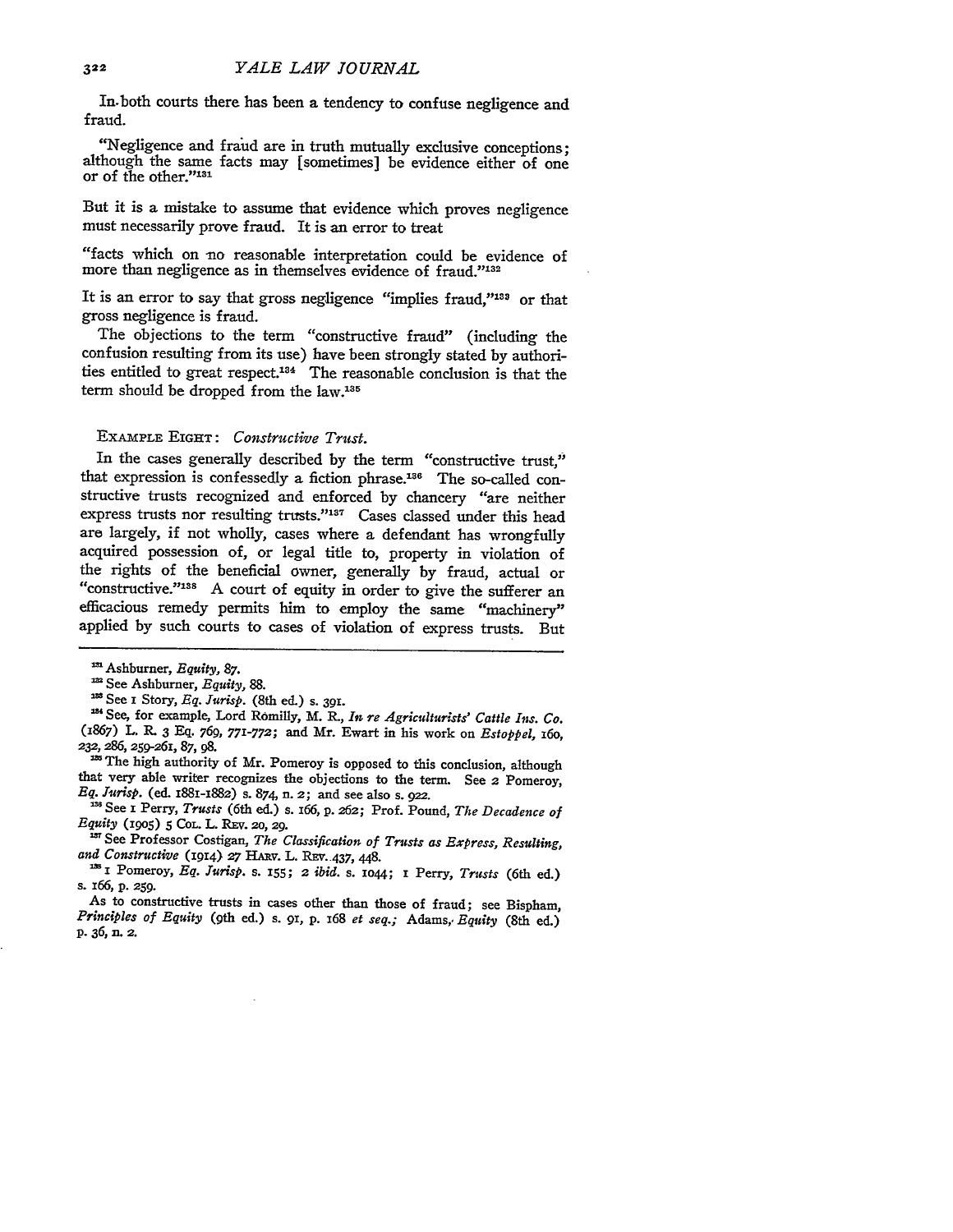there is no "trust" in any proper sense of that term.<sup>139</sup> There is no fiduciary relation; no relation created in pursuance of the intent of the parties; no trust or confidence reposed by the beneficial owner in the so-called trustee.140

As to the meaning of the expression "constructive trust" when used in such connection, and as to the reason for so using it, there is a very clear statement by Lord Westbury in *Rolfe v. Gregory*<sup>141</sup> which may be regarded as a representative case. In that case, there had been a fraudulent abstraction of trust property by the trustee and a fraudulent receipt and appropriation of it by another party (the defendant Gregory) for his own personal benefit. The defense was set up that the plaintiff beneficiary had lost his remedy by lapse of time, it being contended that Gregory's liability "was to be considered as resulting merely from constructive trust." Lord Chancellor Westbury said $142$  that this view

"involves a misapprehension of the true principles on which the action of this Court is founded. The relief is founded on fraud and not on constructive trust. When it is said that the person who fraudulently receives or possesses himself of trust property is converted by this Court into a trustee, the expression is used for the purpose of describing the nature and extent of the remedy against him, and it denotes that the parties entitled beneficially have the same rights and remedies against him as they would be entitled to as against an express trustee who had fraudently committed a breach of trust."

So Professor Scott says of "constructive trust":

"It is the name given to the remedy, not the right for which the remedy is given. There is as good reason in the case of a non-fiduciary as in the case of a fiduciary for imposing a duty to surrender property acquired by a wrongful act; it should make no difference whether it is acquired by breach of trust or other fiduciary obligation, or by fraud or theft."<sup>143</sup>

*"'The Right to Follow Money Wrongly Mingled 'with Other Money* (1913) **27** Harv. **L. REv.** 125, **126,** n. 4. Mr. Bispham says:

"Equity. **..** makes use of the machinery of a trust for the purpose of affording redress in case of fraud **. . .** But in such cases, the interference of courts of equity is called into play **by** fraud as a distinct head of jurisdiction; and the complainant's right to relief is based upon that ground, the defendant being treated as a trustee merely for the purpose of working out the equity of the complainant" Bispham, *Principles of Equity* (9th ed.) s. **9I, p.** 168.

The cases of fraud do not fall within any generally approved definition of the term "resulting trust" Hence, we do not here consider whether resulting trusts should be classed, as **by** Maitland, under the head of trusts created **by** act of the law, or, as **by** Costigan, under the head of trusts created **by** act of a party. See Professor Costigan, *op. cit.* **27** HARv. L. REv. 437, 461, 462.

See 2 Pomeroy, *Eq. Jurisp.* **s. 1O44, i** Perry, *Trusts* (6th ed.) **p. 262.**

**<sup>&#</sup>x27;** See Professor Scott **(913) 27** HARv. L. **REV.** 126, n. 4. Professor Costigan, *op. cit.* **27** HAuv. L. **REv. 437, 439, n. 6.**

**<sup>1</sup>**(1865) 4 De **G. J. & S. 576.** *<sup>T</sup>bid. 579.*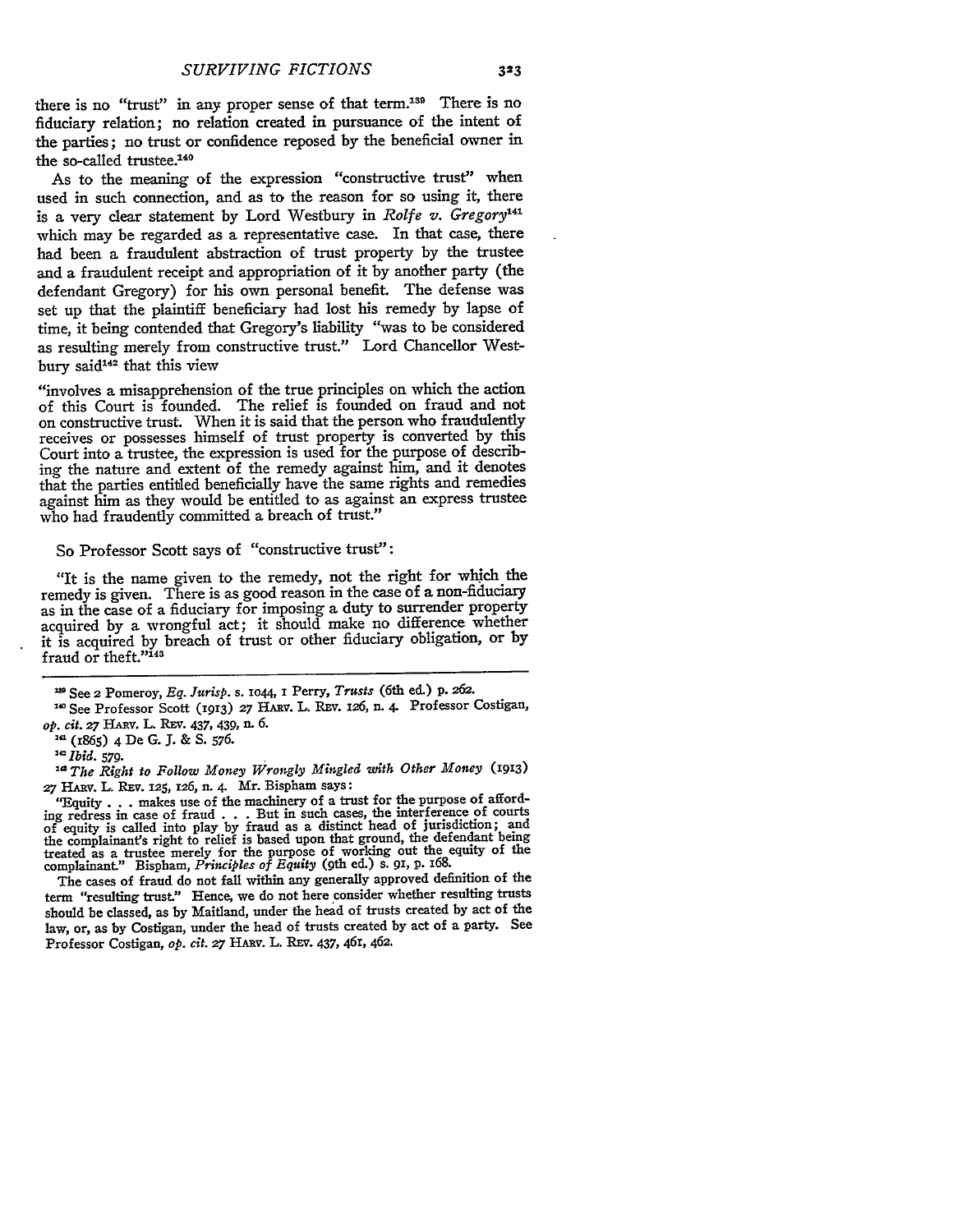What phrase should be substituted for "constructive trust" in order to indicate the cases heretofore improperly described by that term? Answer: cases of tortious misappropriation of property for which there is a remedy in equity as well as at law.

### EXAMPLE NINE: *As to Fiction Contracts.*

Under this head must be classed a very large number of cases which, under the old forms of action, were enforced in an action of contract, but in which there was no contract whatever, the promise alleged in the declaration being an absolute fiction.

These cases are generally described as implied contracts or quasicontracts. There are objections to both terms.

"Implied contract" is an ambiguous term. It may be understood as denoting either a contract implied in fact or a contract implied in law. The former is a genuine contract, the latter is a fiction contract.

A genuine contract includes two varieties. It may be what is called an express contract, *i. e.* where the consent of the parties is "expressly stated in words spoken or written." Or it may be a contract "implied in fact" (sometimes described as "a tacit contract") *i. e.* a contract inferred as a fact from the conduct of the parties (some sort of conduct other than the use of words). $144$  Each of these varieties is a true contract. They differ only in "the character of the evidence" by which the existence of the contract is proved. "The source of the obligation in each case is the intention of the parties."

"The term 'contract implied in law' is used, however, .to denote, not the nature of the evidence **by** which the claim of the plaintiff is to be established, but the source of the obligation itself. It is a term used to cover a class of obligations where the law, though the defendant did not intend to assume an obligation, imposes an obligation upon him, notwithstanding the absence of intention on his part, and in many cases in spite of his actual dissent."145

A contract implied, or created, **by** law "is no contract at all. Neither mutual assent nor consideration is essential to its validity. It is enforced regardless of the intention of the obligor."<sup>146</sup>

The term quasi-contract is unsatisfactory to many jurists.<sup>147</sup> It

<sup>&</sup>lt;sup>14</sup> See Terry, *Leading Principles of Anglo-American Law*, s. 483.<br><sup>14</sup> Keener, *Quasi-Contracts*, 5.

<sup>&</sup>lt;sup>14</sup> Professor J. B. Ames, *Lectures on Legal History*, 160.

<sup>&</sup>lt;sup>147</sup> See Sir F. Pollock, *Notes on Maine's 'Ancient Law'* (1906) 22 LAW QUART. REv. **89; i** Halsbury **(2d** ed.) Introd. **ii.** Professor Knowlton, *The Quasi-Contractual Obligations of Municipal Corporations* (1911) 9 MICH. L. REV. 671.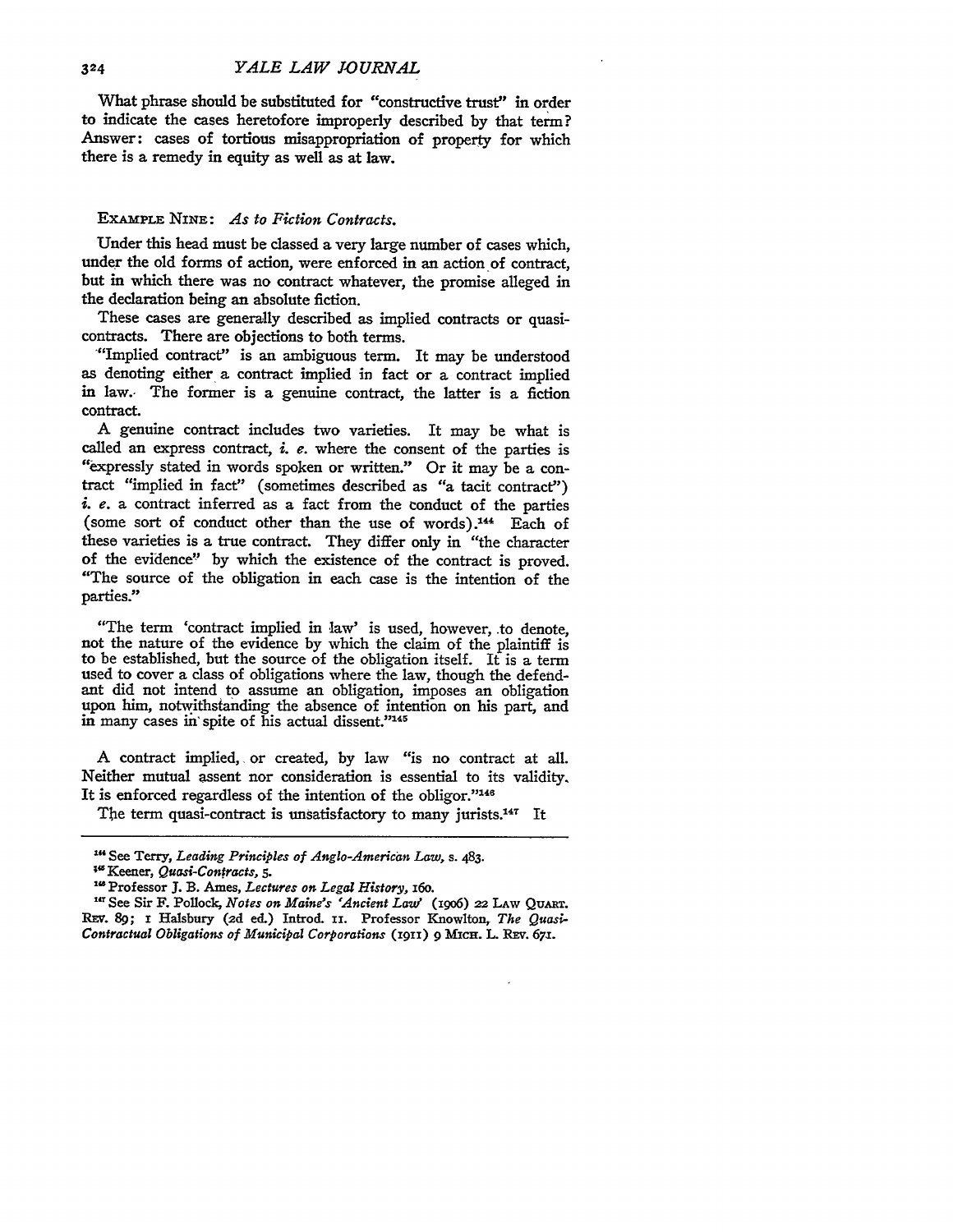"suggests a relation and an analogy between contract and quasicontract. The relation is distant and the analogy slight. The differences are greater than the similarities."148

A happier designation "would be one that avoided altogether the use of the word 'contract.' "149

The term quasi-contract, used in a very broad sense, applies "to all non-contractual obligations which are treated, for the purpose of affording a remedy, as if they were contracts."<sup>150</sup> In Anson on *Contracts* (i2th ed.) 8, it is said:

"This is a convenient term for a multifarious class of legal relations which possess this common feature, that without agreement, and without delict or breach of duty on either side, A has been compelled to pay or provide something for which X ought to have paid or made provision, or X has received something which A ought to receive. The law in such cases imposes a duty upon X to make good to B the advantage to which A is entitled."

The scope of Woodward on *Quasi-Contracts* is confined solely to "obligations arising upon the receipt of a benefit, the retention of which is unjust."151

In the two treatises which have been published on the special subject of quasi-contract, the learned authors, Keener and Woodward, both affirm that, in all the cases grouped under this head, there is no genuine agreement or assent; and that the "contract" heretofore alleged in the declaration is a pure fiction.<sup>151</sup>

Why was the fiction of a contract employed **by** the courts in this class of cases? "The answer to this question is to be sought, not in the substantive law, but in the law of remedies."<sup>153</sup> In modern times, until the very recent changes in the law as to forms of action, it was commonly assumed that (apart from suits to obtain possession of specific articles of property) there were only two great divisions of causes of personal action, contract and tort; and that there could be no cause of personal action unless it could be classed under one or

'Professor Corbin, *Quasi-Contractual Obligations* (1912) **21** YALE LAW JOURNAL, 533, 544.

<sup>14</sup> See Woodward, *Quasi-Contracts*, s. 4. As to reasons for retaining the term quasi-contract now that it is in such general use, and as to the difficulty of finding a completely satisfactory substitute, see Professor Corbin, *op. Cit.,* **<sup>21</sup> YALE** LAW JOURNAL, 533, 545, 553. Pollock and Knowlton prefer the term constructive contract to quasi-contract See also Lowrie, J., in *Hertzog v. Hertzog* (857) **29** Pa. 465.

'Woodward, *Quasi-Contracts, s.* **x.**

'Woodward, s. **i.** As to topics which might be included under quasi-contract, see Woodward, s. **i;** Keener, *Quasi-Contracts,* 16-25. *Cf.* Corbin, *op.* **cit.**

<sup>122</sup> See Woodward, s. 4; Keener, pp. 5, 6; Maine, Ancient Law (3d Am. ed.) **332;** Ames, *Lectures on Legal History, i6o;* Judge Francis J. Swayze, *The Growing Law* **(915) 25** YArx **LAw JouRNAL, x,** *4.*

*'Keener, Quasi-Contracts,* **14.**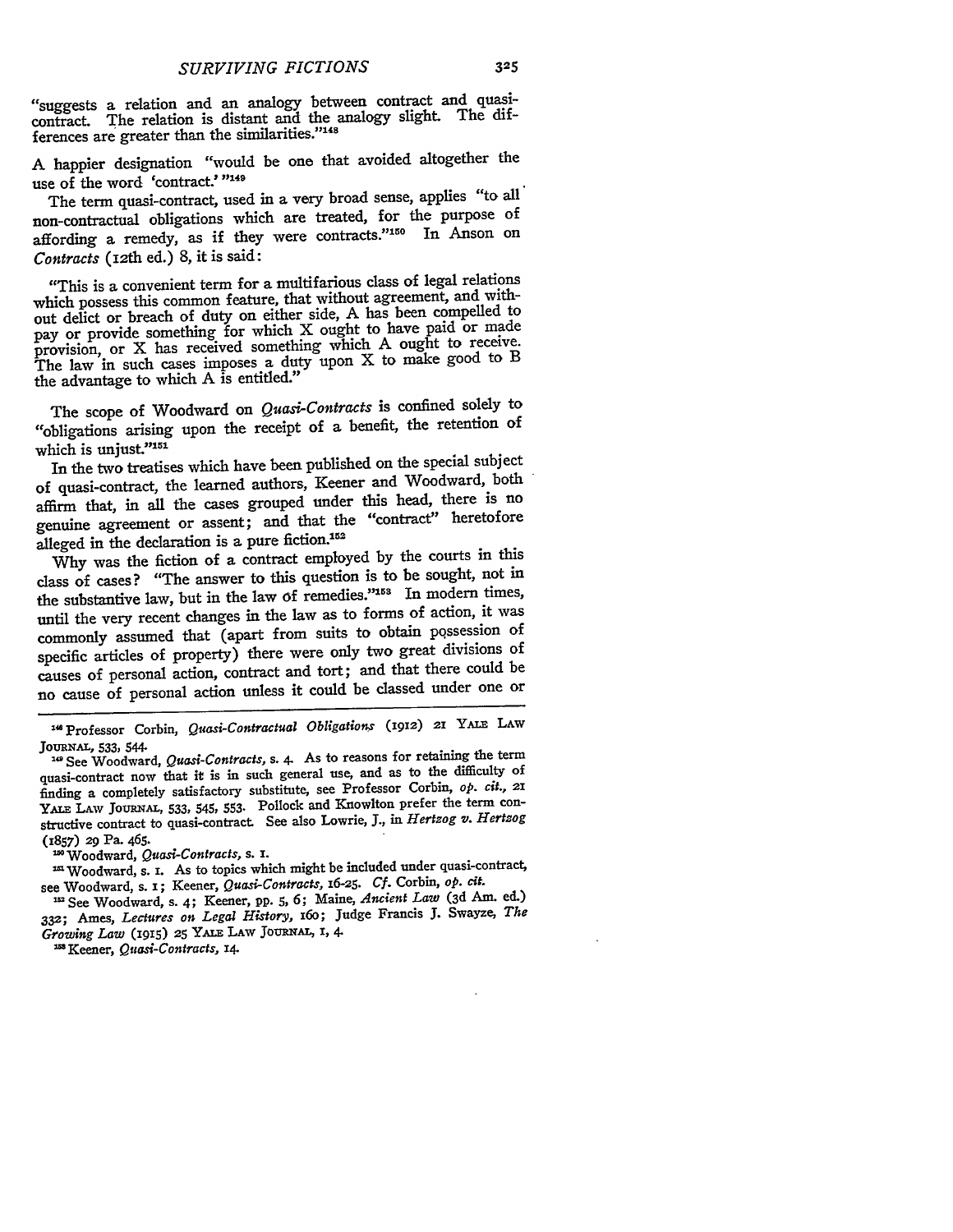the other of these two heads.<sup>154</sup> Hence the court, in order to allow a remedy upon what was really a non-contractual obligation, used the fiction of a contract (alleged a fictitious contract).<sup>155</sup> Incidentally, it may be noted that this resort to fiction sometimes relieved the court from giving reasons for the existence of an obligation (from inquiring carefully into reasons for imposing absolute liability).

"It is easier for the courts to say that a man is bound to pay because he must be taken to have so promised, than to lay down for the first time the principle that he is bound to pay whether he has promised or not."<sup>15</sup>

"I think that there is at present, wherever the old forms of action have been abolished and pleadings are required to contain simply a statement of the actual facts, . **.** . no sufficient reason for persisting in the use of this fiction, but that it is for many reasons desirable to admit the existence of non-contractual obligations much more freely than we now do . . . and to confine the doctrine of contracts strictly within its legitimate bounds instead of suffering it to overspread nearly the whole area of the law of obligations."

(The author then says that he shall discard the fiction, and shall describe "the obligations commonly said to arise from quasi-contracts as non-contractual obligations.") <sup>157</sup>

"It seems clear that a rational system of law is free to get rid of the conception of quasi contractual obligation altogether. No useful purpose is served by it at the present day."158

In the cases just mentioned, there was no contract whatever between the parties; and the contract invented for the sake of the remedy was an entire fiction. But there are cases where there is a contract between the parties as to certain terms, and where the court adds other terms which were not subjects of agreement. In the latter instances

"the law adds terms to an actual contract independently of the will of the parties or puts an arbitrary construction upon particular words. In such cases the contract may be partly expressed or implied in fact, and partly implied in law."'159

<sup>154</sup> See citations in *Tort and Absolute Liability*—Suggested Changes in Classi*fication* **(1917) 30** HARv. L. **REv.** 241, **242-243.**

See Salmond, *Jurisp.* (ed. i9o2) **563;** Keener, *Quasi-Contracts,* **14, 15.**

Salmond, *Jurisp.* (ed. *1902)* 564.

<sup>157</sup> Terry, *Leading Principles of Anglo-American Law*, s. 483.<br>"In an arrangement of the law the notion of an implied contract, so far as that means a purely fictitious contract, and of a quasi-contract, should be<br>dropped, and non-contractual obligations be frankly recognized as such." Professor H. T. Terry, **17** CoL. L, REv. (May, **1917)** 378.

**'** Salmond, *Jurisp.* (ed. **19oz)** 564. And see Keener, *Quasi-Contracts, i6o, 172.* Terry, *Leading Principles of Anglo-American Law,* s. 485: "Implied Con-

tracts of a Mixed Nature." Compare W. G. Miller, *Lectures on the Philosophy of Law,* **213.** See Terry, s. **488:**

"That the implied terms which the law sometimes inserts in true contracts..., although they are inserted without the actual consent of the parties, are not inserted against their manifested will."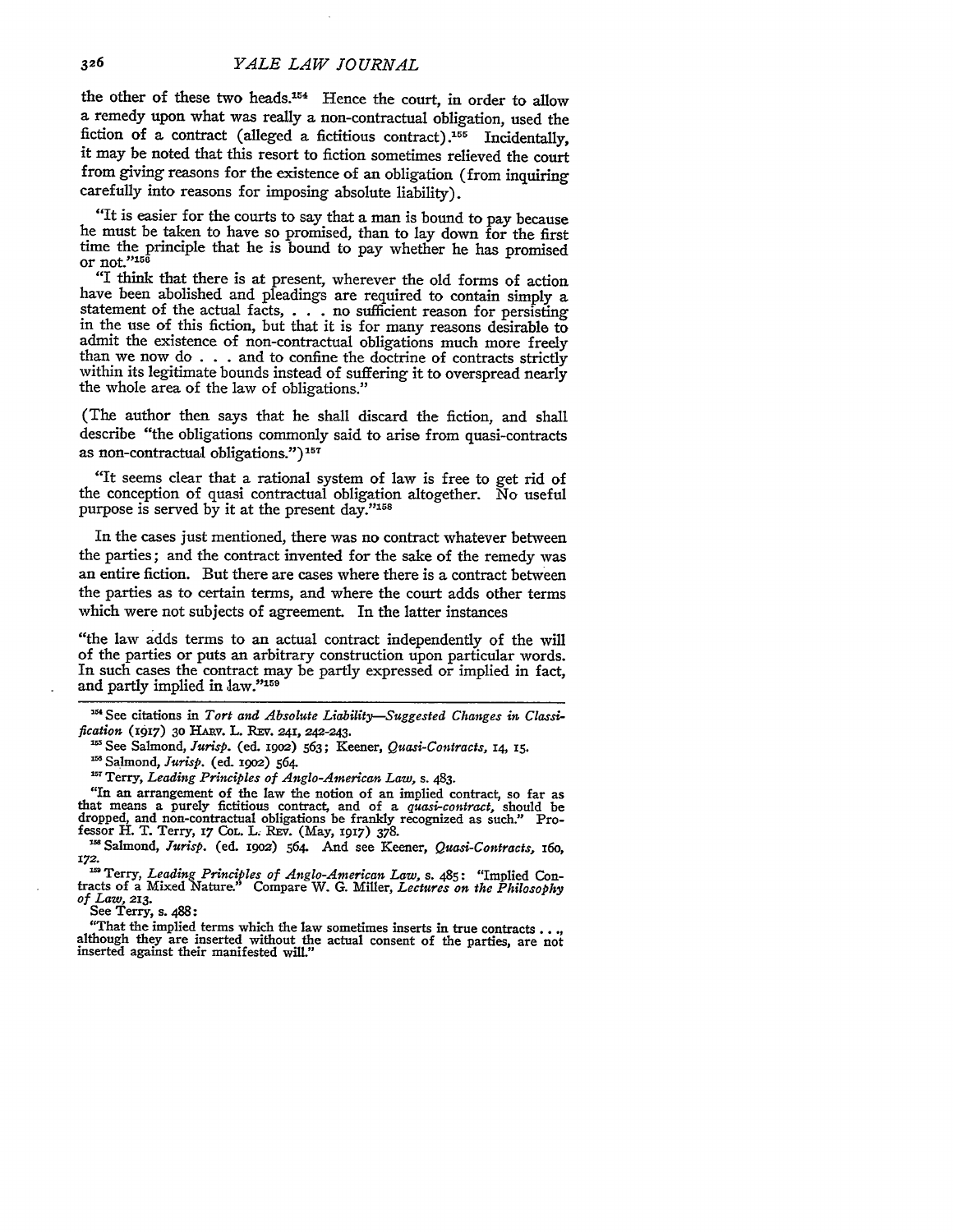Judges do not often avowedly add to a contract terms which were never agreed to by the parties. Rather, they profess to be ascertaining (interpreting) the meaning of the language actually used by the parties. But sometimes they are, in reality, guessing as to what the parties would have agreed to upon a certain point in case that point had been present to their minds (as it was *not*).<sup>160</sup>

Assuming that the court has power to add terms to a contract, how shall such additions be designated? Shall the court, invoking the aid of fiction, describe them as contracts (contracts implied in fact)? Or shall the court speak of them as absolute obligations imposed by law? As to this there is a difference of opinion.

Professor Terry says:<sup>161</sup>

"In drawing the line here between contractual and non-contractual obligations, it seems to me that such implied terms cannot be separated from the contract, and that where there is an actual contract all the obligations resulting must be regarded as contract obligations even though they take their form from terms in the contract arbitrarily inserted by the law and not actually agreed to by the parties."

## Professor Williston, however, says **:162**

"But when a seller is held liable on a warranty for making an affirmation of fact in regard to goods in order to induce their purchase, to hold that such an affirmation is a contract is to speak the language of pure fiction. . . In truth, the obligation imposed upon the seller in such a case is imposed upon him not by virtue of his agreement to assume it, but because of a rule of law applied irrespective of agreement."<sup>168</sup>

Thus far we have been discussing examples of surviving fictions. But we wish now to consider briefly a discarded fiction whose history will repay examination. This is:

## *The fiction of presuming a lost grant in order to establish an easewnent in case of twenty years user.*

It can hardly be said that this is a *surviving* **fiction.** The courts are now discarding the fiction presumption; and are substituting for it a positive rule of substantive law; "a rule of the law of property, to be applied absolutely." But it is interesting to consider briefly the origin, growth and final disuse of the fiction; and the adoption of a positive

<sup>100</sup> See Professor Gray as to the judicial interpretation of statutes and wills, *Nature and Sources of the Law,* ss. **370, 702, 703.**

**<sup>&</sup>quot;** *Op. cit. s.* 485.

<sup>&</sup>lt;sup>122</sup> Liability for Honest Misrepresentation (1911) 24 HARV. L. REV. 420.

<sup>&</sup>lt;sup>158</sup> As to Implied Warranty, see 2 Mechem, *Sales*, s. 1295; Professor Costigan, *Change of Position as a Defense in Quasi-Contracts (1907) 20 HARV. L. REV.* **205-207.**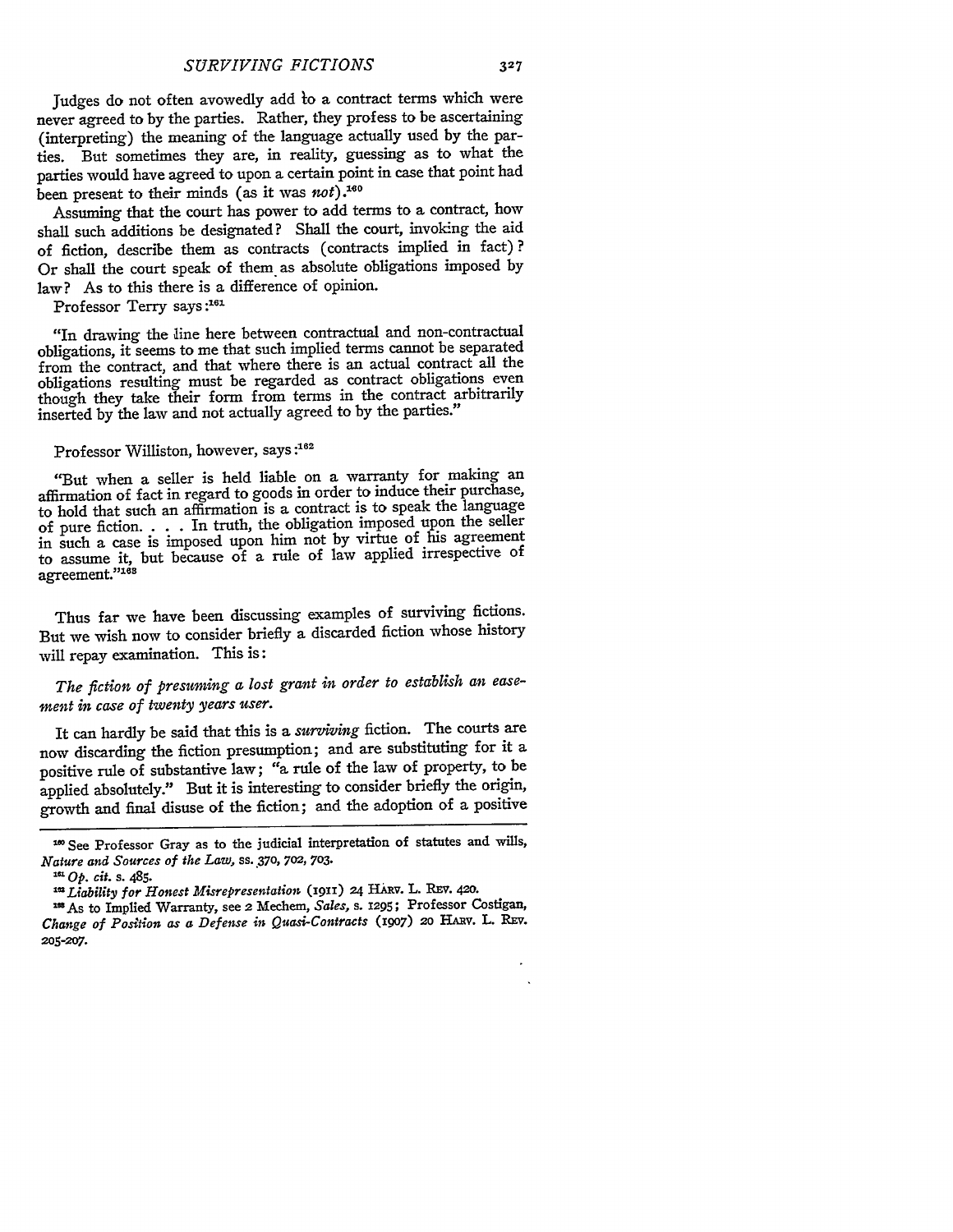rule of law not based on the presumption, but giving practically the same results.

'The fiction of presuming a grant from twenty years possession was invented by the English courts in the eighteenth century, to avoid the absurdities of their rule of legal memory."16

"The doctrine was originally adopted for the purpose of quieting titles, and giving effect to long-continued possession.<sup> $n_{165}$ </sup>

At first, the presumption was not a conclusive one. Juries were allowed to find the existence of a lost grant ("were told that they might presume a lost grant") but the presumption could be rebutted.<sup>166</sup>

"In truth it was nothing but a canon of evidence. . **.** . This presumption of a lost grant or covenant was nothing more than a rebuttable presumption of fact. . **.** . It must at the same time be conceded that the Courts exhibited a disinclination to treat the presumption as an ordinary one. They preferred to leave it in a logical cloud, and juries were encouraged, for the sake of quieting possession, to infer the existence of deeds in whose existence nobody did believe."<sup>167</sup>

Subsequently, juries were told that they not only might, but were bound to, presume the existence of such a lost grant.168 They were not merely advised, but directed, to presume a lost grant. And they

"were directed so to find in cases in which no one had the faintest belief that any grant had ever existed, and where the presumption was known to be a mere fiction."<sup>169</sup>

Such instructions are given, said Wilde, J.,<sup>170</sup>

"not **. .** .because either the court or jury believes the presumed grant to have been actually made, but because public policy and convenience require that long continued possession shall not be disturbed."171

**I"** Washburn, *Easements* (4th ed.) **125.** See Lord Blackburn, in *Dalton v. Angus* **(i88x)** L. R. 6 App. Cas. 74o,.812.

Washburn, *op. cit. 126.*

<sup>168</sup> See early cases collected in note to *Yard v. Ford* in 2 Williams' Saunders (ed. 1845) **i75.** See especially Lord Mansfield, **C. J.,** in *Mayor of Hull v. Homer*

**(1774)** Cowper, zo8, xo **.** <sup>17</sup> Bowen, **J.,** in *Dalton v. Angus* (I88I) L. R. **6 App.** Cas. **740, 781, 782-783.**

<sup>168</sup> II Halsbury, s. 529.

Cockburn, C. **J.,** in *Angus vi. Dalton* **(x877)** L. R. 3 **Q.** B. **85, 105.**

**<sup>1</sup>(1829)** 8 Pick. **504, 508-509.**

<sup>171</sup> In an article on *Legal Fictions: The Case of Angus v. Dalton*, 4 LAW **MAG. AND REV.** (4th Ser., 1879) 281, 284, Sir Wm. Markby says:<br>"The grand error . . . is making the existence or non-existence of this fictitious

"The grand error... is making the existence or non-existence of this fictitious grant part of the question to be submitted to the jury. Submit what? The truth of a fiction?"

In *Angus v. Dalton* **(1877)** L. R. 3 **Q.** B. **85, 94,** Lush, **J.,** speaks of "the revolting fiction of a lost grant" In the *First Report* of the English **Com**missioners on the Law of Real Property, the learned Commissioners call it "the clumsy fiction of a lost grant," and say that it is "well known to counsel, judge, and jury that the plea is unfounded in fact."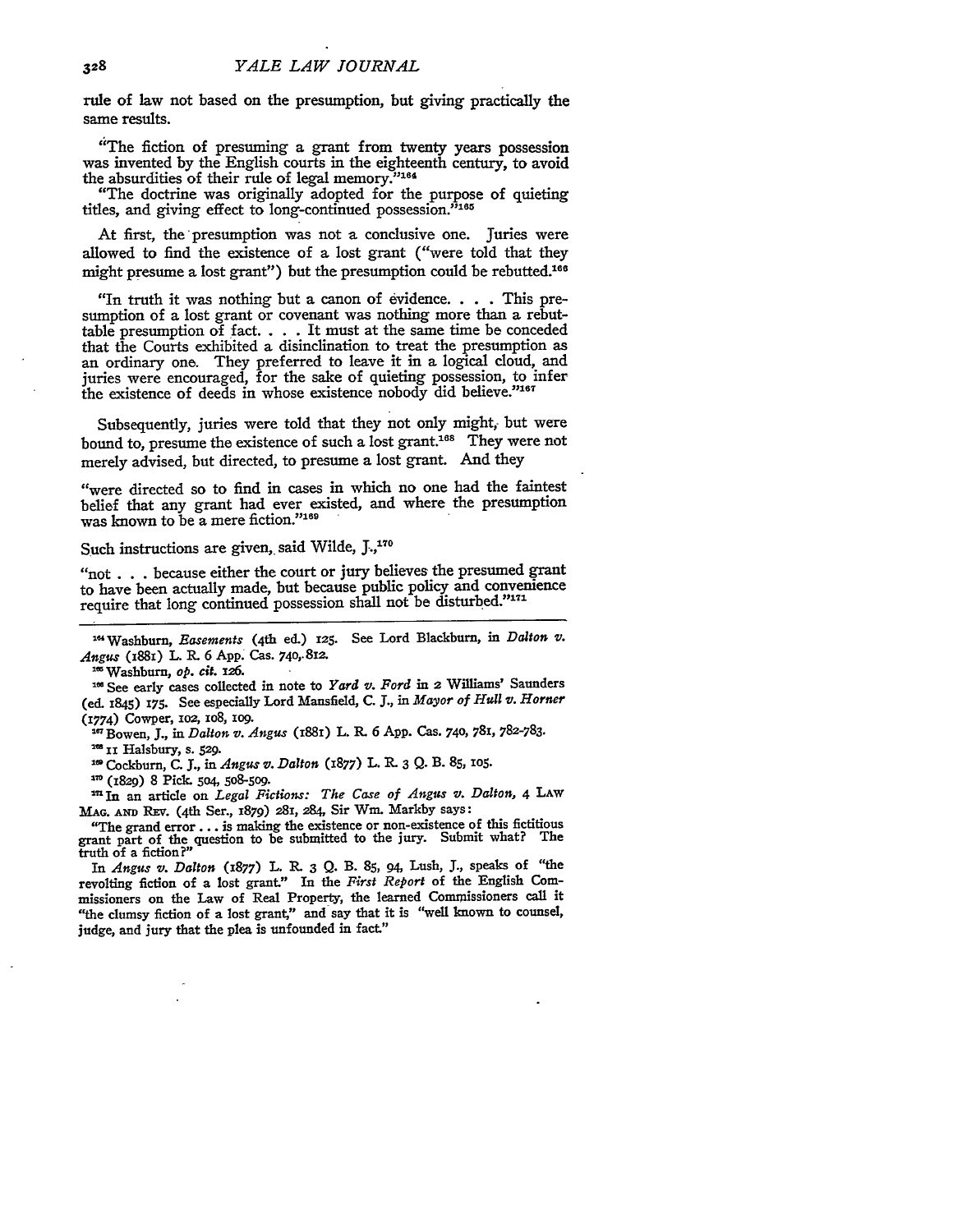Next, the question arose whether the presumption could be displaced **by** showing that no grant was in fact made. Upon this question there is not unanimity. Conflicting views were expressed **by** various judges in the leading case of *Dalton v. Angus.<sup>172</sup>* But we think that the weight of authority, both in England and America, is opposed to the admissibility of direct evidence to show that no grant was ever made.<sup>178</sup>

The practical result is that, in place of what was originally a presumption of fact, the courts have substituted a positive rule of law. Where a result was originally alleged to be founded on a presumption, the courts have discarded the presumption, and have established a positive rule of law not based on the presumption, but giving the same results. In effect,

"prescription has been advanced from the law of evidence to a place in the substantive law."174

"The familiar doctrine about prescription used to be put as an ordinary rule of presumption; in twenty years there arose a *prima* facie case of a lost grant or of some other legal origin. The judges at first laid it down that, if unanswered, tventy years of adverse possession justified the inference; then that it 'required the inference, **i.** e. **it** was the jury's duty to do what they themselves would do in settling the same question, namely, to find the fact of the lost grant; and at last this conclusion was announced as a rule of the law of property, to be applied absolutely."<sup>175</sup>

## In *Dalton v. Angus*,<sup>176</sup> Lindley, J., said:

"The theory of an implied grant was invented as a means to an end. It afforded a technical common-law reason for not disturbing a long continued open enjoyment. But it appears to me contrary to the reason for the theory itself to allow such an enjoyment to be disturbed simply because it can be proved that no grant was ever in fact made. If any lawful origin for such an enjoyment can be suggested, the presumption in favor of its legality ought to be made. . . . The theory

English writers who seem inclined to adopt the viqw taken in Gale on *Easements,* state it cautiously. Thus, in Jenks' *Digest of English Civil Law,* Book **3,** "Property," s **1439:** "(Probably) direct evidence may not be adduced to show that no grant **. . .** was in fact made." And in *xi* Halsbury, **s. 531:** "Direct evidence that the grant was never made would appear to be inadmissible to rebut the presumption of a lost modem grant raised **by** the uninterrupted user."

As to American authorities: see **14** Cyc. **1146-1147.** And compare *2* Chamberlayne, *Mod. Law of* **Evid.** ss. ix63a, 163b. See also *Wallace v'. Fletcher* **(i855) 30** N. **H.** 434.

<sup>174</sup> Salmond, *Jurisp.* (ed. 1902) 533.

*"3J.* B. Thayer, Prel. *Treatise on Evid.* **317.** Compare Bell; **J.,** in *Wallace v. Fletcher* **(1855) 3o N.** H., 434, 447-8, **452.**

**172** (i88i) L. 1. 6 App. Cas. **740, 765.**

<sup>2 (</sup>i8Sx) L. M. 6 **App.,** Cas. **74o.**

**<sup>172</sup>c .** the presumption cannot be displaced **by** merely showing that no grant was in fact made; the long enjoyment either estops the servient owner from relying on such evidence or overrides it when given." Gale, *Easements* (9th ed.) x92. But, compare Goddard, *Easements* (7th ed.) **174.**